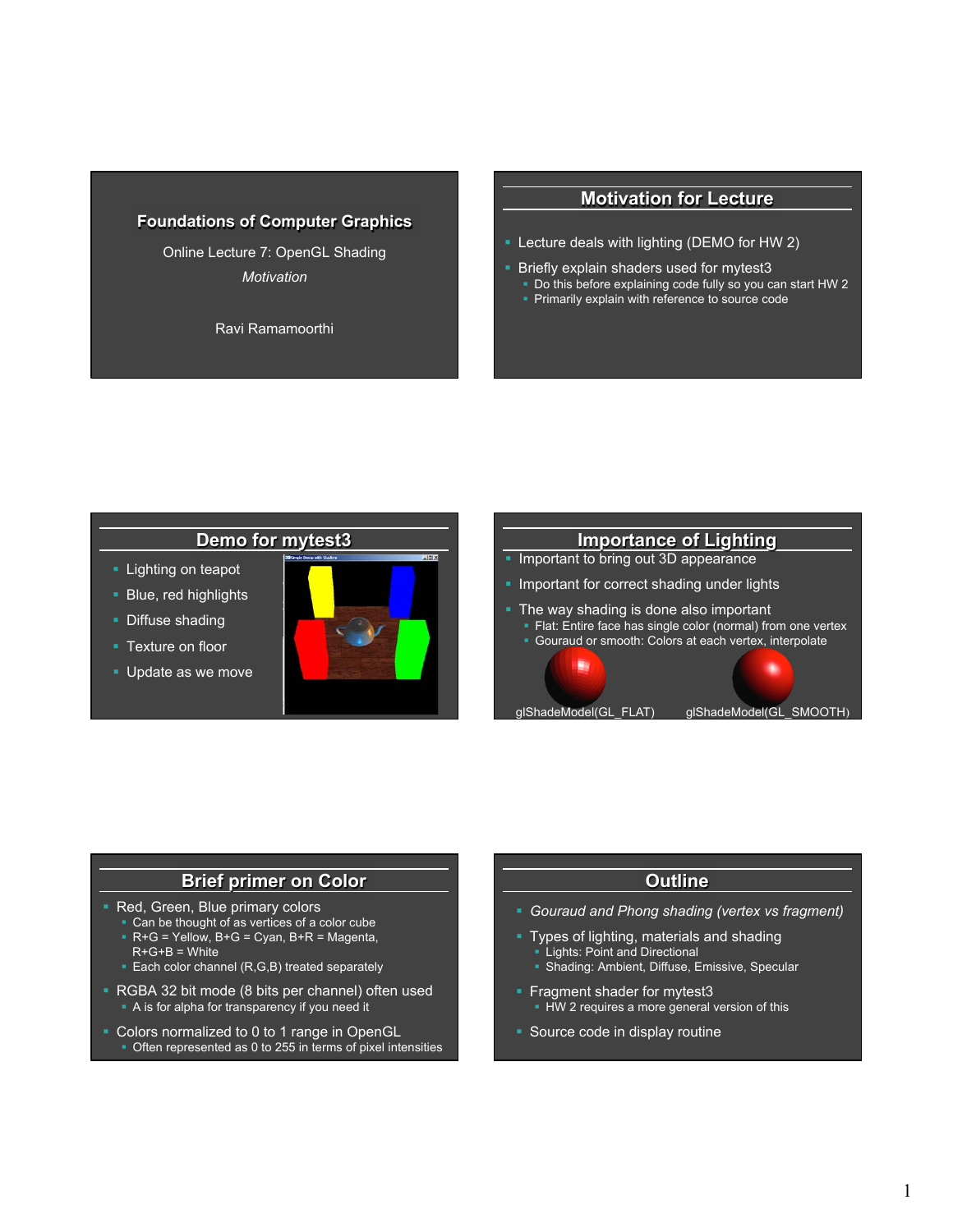### **Vertex vs Fragment Shaders**

- Can use vertex or fragment shaders for lighting
- Vertex computations interpolated by rasterizing<br>
 *Gouraud (smooth) shading*, as in mytest1<br>
 *Flat shading*: no interpolation (single color of polygon)
- 
- Either compute colors at vertices, interpolate This is standard in old-style OpenGL<br>Can be implemented with vertex shaders
- § Or interpolate normals etc. at vertices
- And then shade at each pixel in fragment shader  *Phong shading* (different from Phong illumination) **•** More accurate

## **Foundations of Computer Graphics**

Online Lecture 7: OpenGL Shading *Gouraud and Phong Shading* 

Ravi Ramamoorthi





 $\odot$ 

- $I_1 = 0$  because (N dot E) is negative.
- $|I_2| = 0$  because (N dot L) is negative.
- Any interpolation of  $I_1$  and  $I_2$  will be 0.

 $I_1 = 0$   $I_2 = 0$ <br>highlight



### **2 Phongs make a Highlight**

- Phong Shading (not illumination) model.
- § First interpolate the *normals,* not colors.
- **•** The entire lighting calculation is performed for each pixel, based on the interpolated normal. (Old OpenGL doesn't do this, but you can and will with current *fragment shaders*)

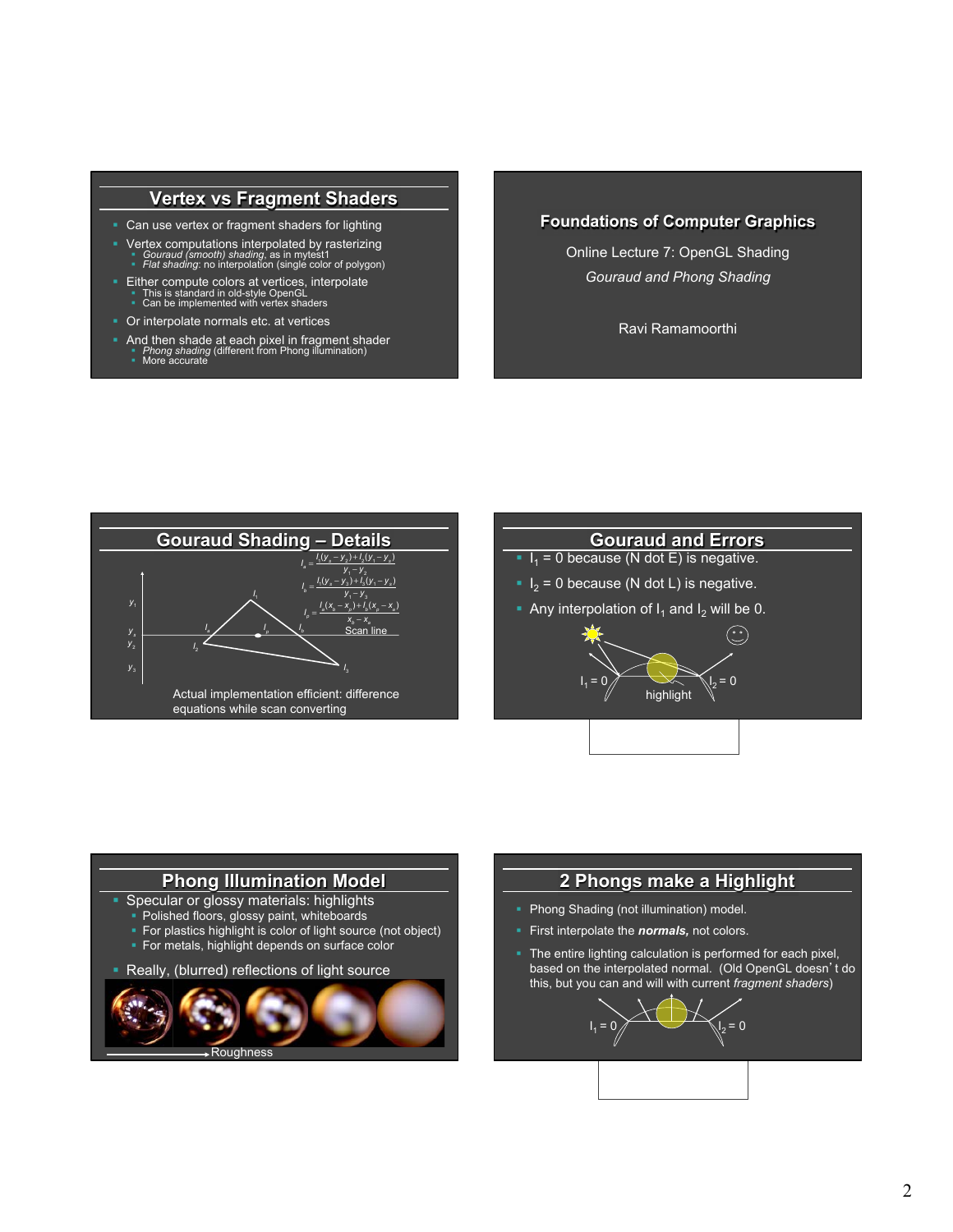### **Simple Vertex Shader in mytest3**

**#version 330 core // Do not use any version older than 330!** 

#### **// Inputs**

**layout (location = 0) in vec3 position; layout (location = 1) in vec3 normal; layout (location = 2) in vec2 texCoords;** 

**// Extra outputs, if any out vec4 myvertex; out vec3 mynormal; out vec2 texcoord;** 

#### **Simple Vertex Shader in mytest3**

**#version 330 core // Do not use any version older than 330! // ...Inputs and extra outputs seen earlier // Uniform variables uniform mat4 projection; uniform mat4 modelview; uniform int istex ; void main() { gl\_Position = projection \* modelview \* vec4(position, 1.0f); mynormal = mat3(transpose(inverse(modelview))) \* normal ; myvertex = modelview \* vec4(position, 1.0f) ; texcoord = vec2 (0.0, 0.0); // Default value just to prevent errors if (istex != 0){ texcoord = texCoords; }** 

- **Outline**
- Gouraud and Phong shading (vertex vs fragment)
- § *Types of lighting, materials and shading*  § *Lights: Point and Directional*
- § *Shading: Ambient, Diffuse, Emissive, Specular*
- **Fragment shader for mytest3 • HW 2 requires a more general version of this**
- Source code in display routine

### **Foundations of Computer Graphics**

Online Lecture 7: OpenGL Shading *Lighting and Shading* 

Ravi Ramamoorthi

### **Lighting and Shading**

- Rest of this lecture considers lighting
- In real world, complex lighting, materials interact
- For now some basic approximations to capture key effects in lighting and shading
- **Inspired by old OpenGL fixed function pipeline • But remember that's not physically based**

## **Types of Light Sources**

- Point ■ Position, Color
	- **Example 1** Position, Color Correction Codel) atten =  $\frac{1}{k_c + k/d + k_q d^2}$
- **•** Attenuation

**}**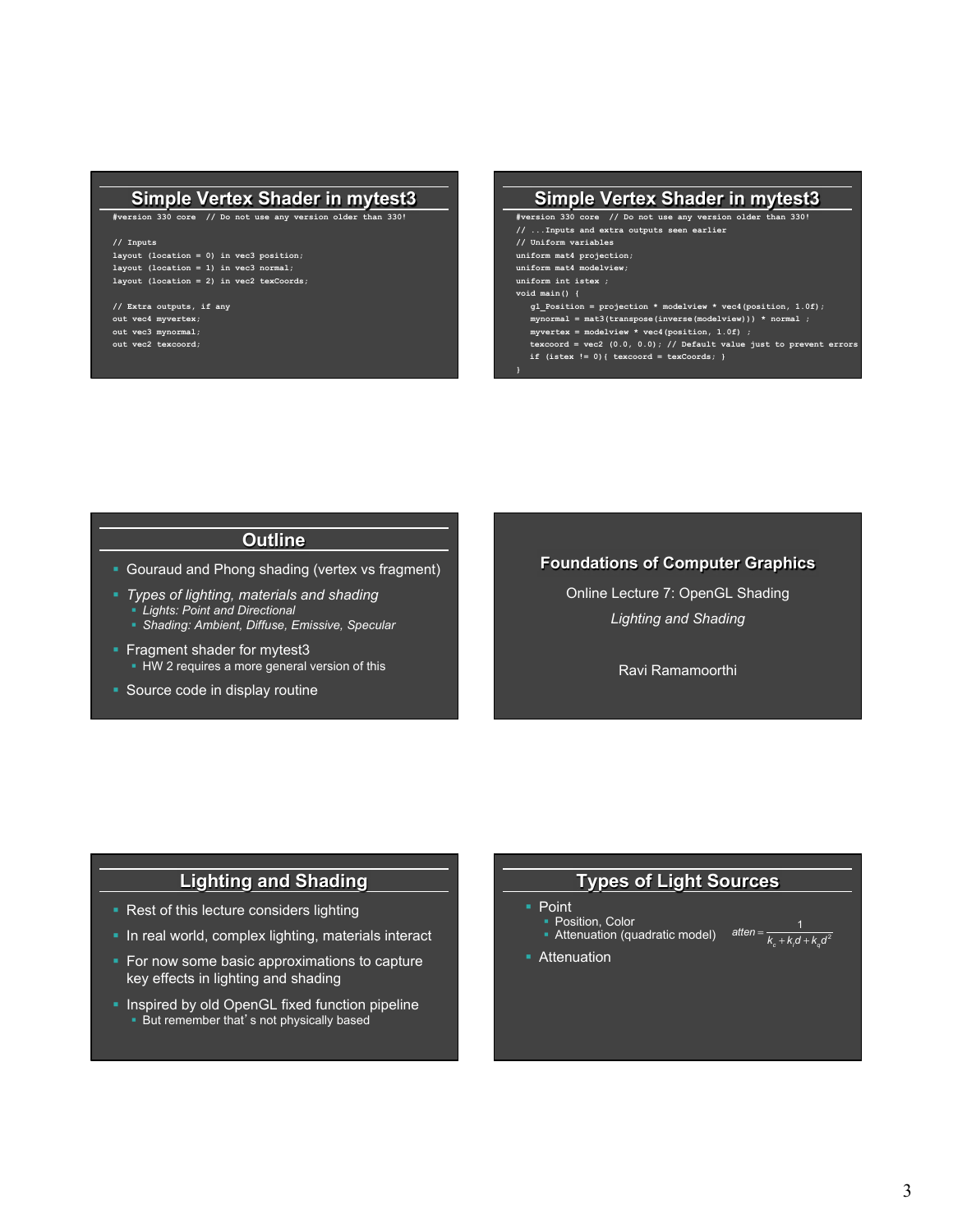### **Types of Light Sources**

**Point** 

■ Position, Color

• Attenuation (quadratic model) *atten* <sup>=</sup> <sup>1</sup>  $k_c + k<sub>j</sub>d + k<sub>q</sub>d<sup>2</sup>$ 

- **•** Attenuation
	- Usually assume no attenuation (not physically correct)
	- § Quadratic inverse square falloff for point sources
	- Linear falloff for line sources (tube lights). Why?
	- § No falloff for distant (directional) sources. Why?
- § Directional (w=0, infinite far away, no attenuation)







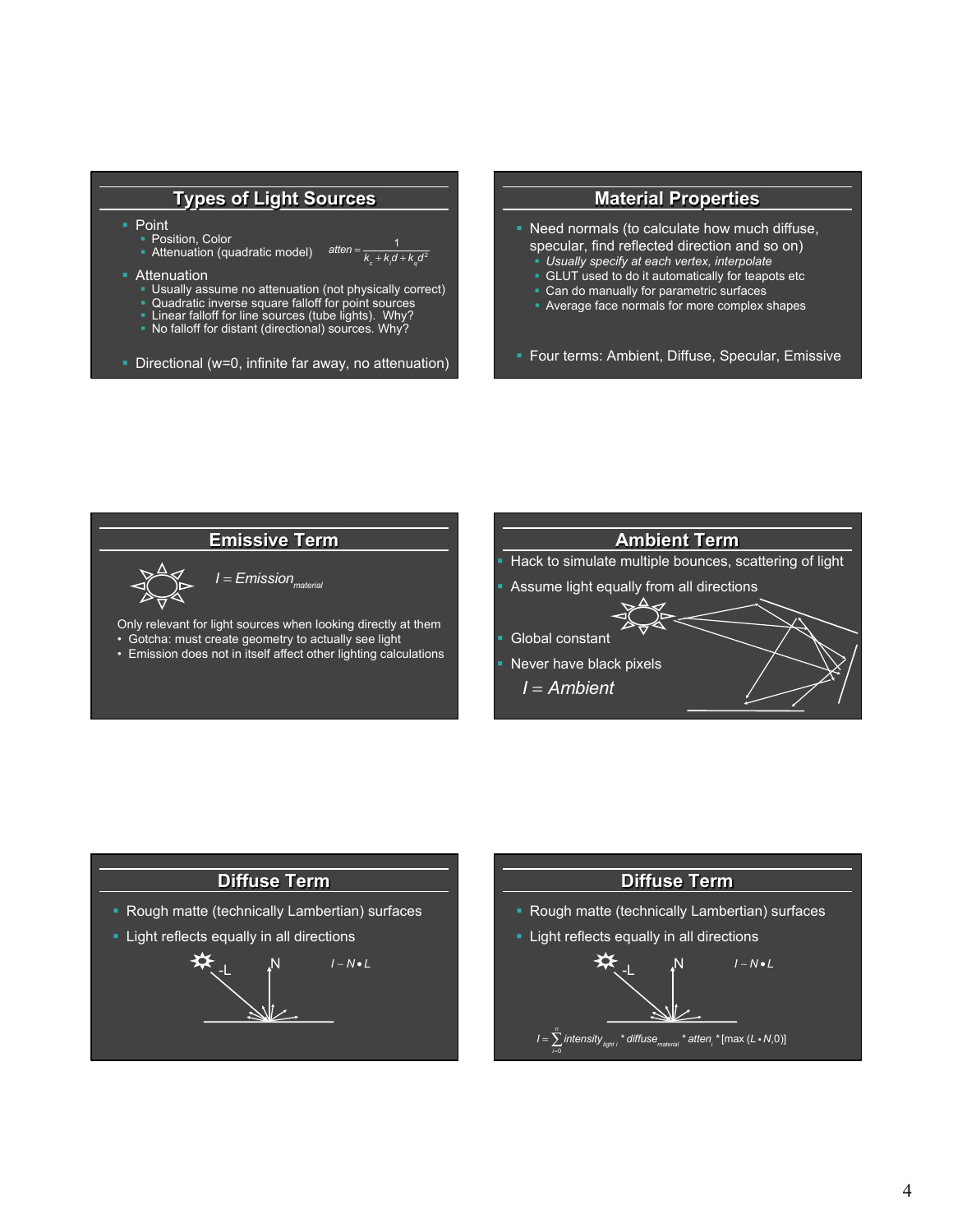## **Specular Term**

- § Glossy objects, specular reflections
- **Light reflects close to mirror direction**





# **Idea of Phong Illumination**

- Simple way for view-dependent highlights • Not physically based
- § Use dot product (cosine) of eye and reflection of light direction about surface normal
- Alternatively, dot product of half angle and normal ■ Has greater physical backing. We use this form
- Raise cosine lobe to some power to control sharpness or roughness





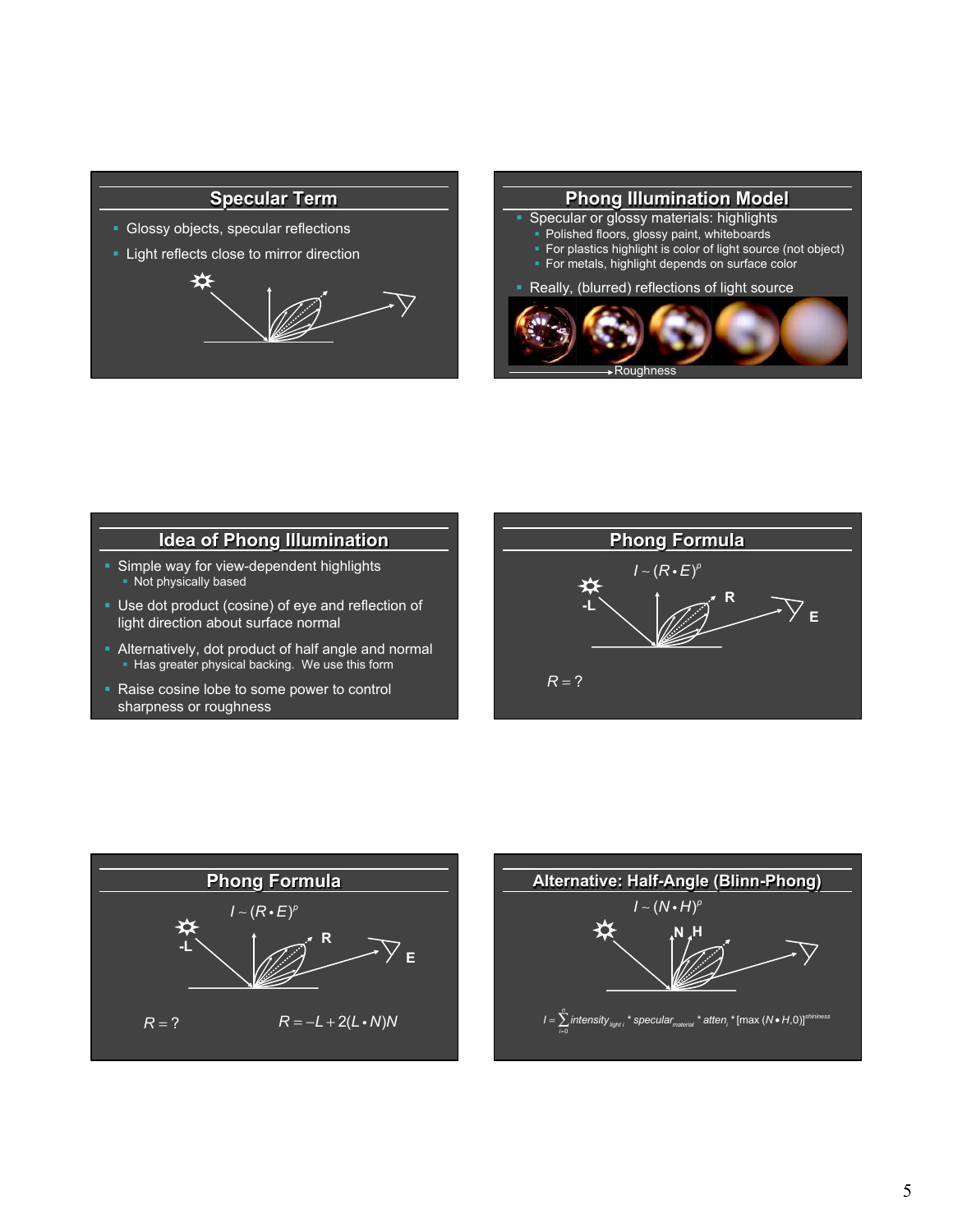

#### **Outline**

- Gouraud and Phong shading (vertex vs fragment)
- § Types of lighting, materials and shading § Lights: Point and Directional § Shading: Ambient, Diffuse, Emissive, Specular
- § *Fragment shader for mytest3*  • HW 2 requires a more general version of this
- Source code in display routine

### **Foundations of Computer Graphics**

Online Lecture 7: OpenGL Shading *Fragment Shader Example (HW 2 more general)* 

Ravi Ramamoorthi

### **Fragment Shader Setup**

**#version 330 core // Do not use any version older than 330!** 

**// Inputs fragment shader are outputs of same name of vertex shader in vec4 myvertex;** 

**in vec3 mynormal; in vec2 texcoord;** 

**// Output the frag color out vec4 fragColor;** 

**uniform sampler2D tex ; uniform int istex ; uniform int islight ; // are we lighting. uniform vec3 color;** 

### **Fragment Shader Variables**

**// Assume light 0 is directional, light 1 is a point light. // Actual light values are passed from the main OpenGL program. // This could be fancier. My goal is to illustrate a simple idea. uniform vec3 light0dirn ; uniform vec4 light0color ; uniform vec4 light1posn ; uniform vec4 light1color ;** 

## **Fragment Shader Variables**

**// Now, set the material parameters. These could be bound to** 

- **// a buffer. But for now, I'll just make them uniform.**
- **// I use ambient, diffuse, specular, shininess.**
- **// Ambient is just additive and doesn't multiply the lights.**
- **uniform vec4 ambient ;**

**uniform vec4 diffuse ; uniform vec4 specular ;** 

**uniform float shininess ;**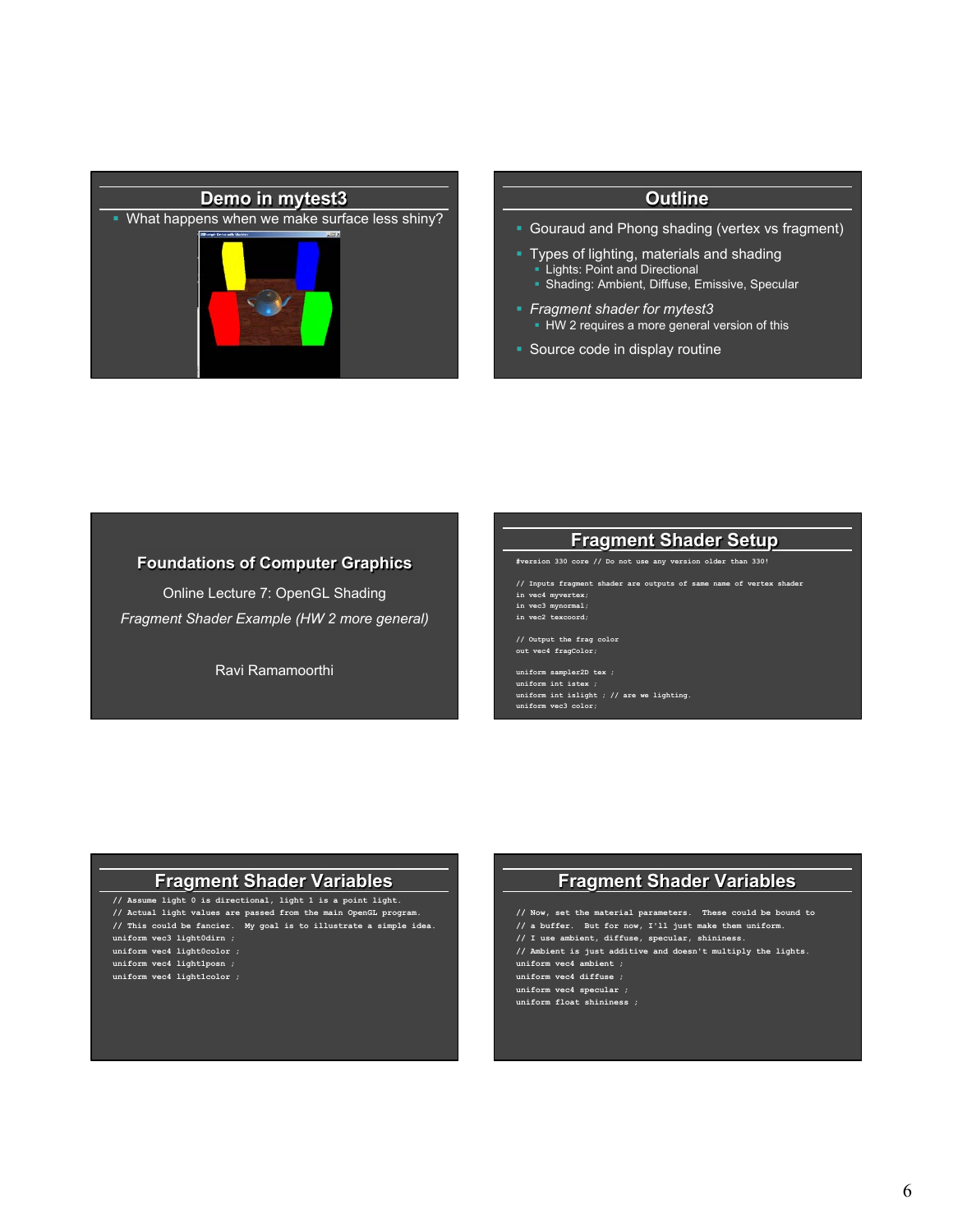#### **Fragment Shader Compute Lighting**

**vec4 ComputeLight (const in vec3 direction, const in vec4 lightcolor, const in vec3 normal, const in vec3 halfvec, const in vec4 mydiffuse, const in vec4 myspecular, const in float myshininess) {** 

 **float nDotL = dot(normal, direction) ; vec4 lambert = mydiffuse \* lightcolor \* max (nDotL, 0.0) ;** 

 **float nDotH = dot(normal, halfvec) ; vec4 phong = myspecular \* lightcolor \* pow (max(nDotH, 0.0), myshininess) ;** 

 **vec4 retval = lambert + phong ; return retval ;** 

**}** 

**}** 



## **Fragment Shader Main Routine**

**// Light 0, directional** 

- **vec3 direction0 = normalize (light0dirn) ; vec3 half0 = normalize (direction0 + eyedirn) ;**
- 
- **vec4 col0 = ComputeLight(direction0, light0color, normal, half0, diffuse, specular, shininess) ;** 
	- **// Light 1, point**
	- **vec3 position = light1posn.xyz / light1posn.w ; vec3 direction1 = normalize (position - mypos) ;**
	- **// no attenuation**
	- **vec3 half1 = normalize (direction1 + eyedirn) ;**
- **vec4 col1 = ComputeLight(direction1, light1color, normal, half1, diffuse, specular, shininess) ;**
- **fragColor = ambient + col0 + col1 ; }**

### **Outline**

- Gouraud and Phong shading (vertex vs fragment)
- § Types of lighting, materials and shading Lights: Point and Directional
	- § Shading: Ambient, Diffuse, Emissive, Specular
- § Fragment shader for mytest3 **• HW 2 requires a more general version of this**
- § *Source code in display routine*

## **Light Set Up (in display)**

#### **/\* New for Demo 3; add lighting effects \*/**

- 
- **{ const GLfloat one[] = {1,1,1,1} ; const GLfloat medium[] = {0.5f, 0.5f, 0.5f, 1}; const GLfloat small[] = {0.2f, 0.2f, 0.2f, 1}; const GLfloat high[] = {100} ; const GLfloat zero[] = {0.0, 0.0, 0.0, 1.0} ; const GLfloat light\_specular[] = {1, 0.5, 0, 1};** 
	-
	-
	-
- const GLIcat light\_grecularI[] = (0, 0.5, 1, 1);<br>const GLIcat light\_direction[] = (0.5, 0, 0, 0); // Dir lt<br>const GLIcat light\_position1[] = (0, -0.5, 0, 1);<br>GLIcat light\_0(1), lightl[4];<br>// Set Light and Material properti
- 
- 
- // Lights are transformed by current modelview matrix.<br>// The shader can't do this globally. So we do so manually.<br>transformwec(light\_direction, light0) ;<br>transformwec(light\_position1, light1) ;
	-

## **Moving a Light Source**

- Lights transform like other geometry
- § Only modelview matrix (not projection). One of only real applications where the distinction is important
- § Types of light motion
	- § Stationary: set the transforms to identity before specifying it
	- § Moving light: Push Matrix, move light, Pop Matrix
	- § Moving light source with viewpoint (attached to camera). Can simply set light to 0 0 0 so origin wrt eye coords (make modelview matrix identity before doing this)